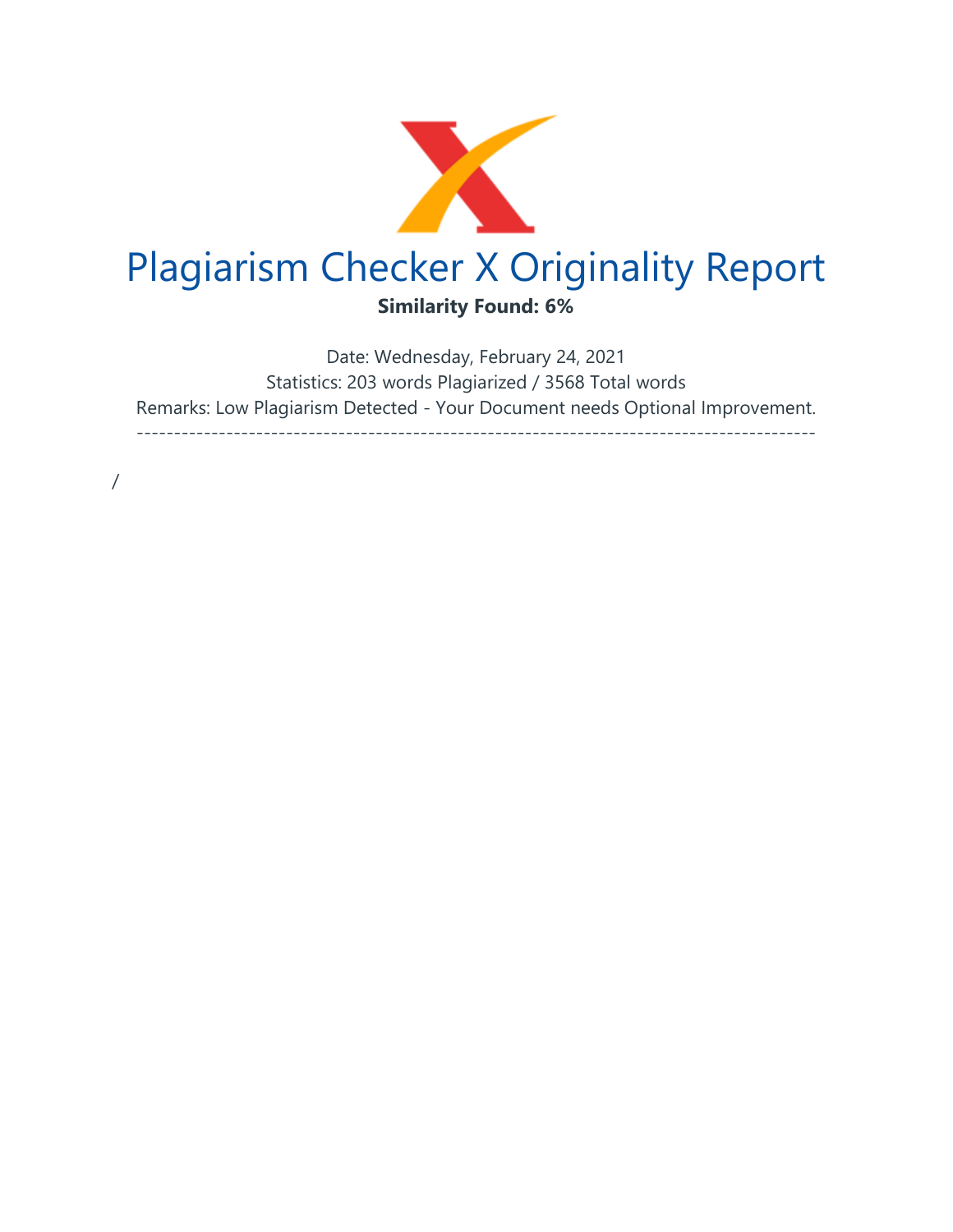INTRODUCTION Soap is a cleanser because it can remove dirt that sticks to parts of the body1. The use of liquid soap is more attractive to the public than solid soap because it is more practical, economical, not contaminated, easy to carry, and easy to store2. There have been many antibacterial soaps circulated in the market under various brand names.

Most of the antibacterial soap in the market still contains synthetic ingredients such as sodium lauryl sulfate (SLS) and triclosan, which have adverse effects on human skin. These side effects include sensitivity to the skin and turning off the protective layer on the skin to be more susceptible to exposure to harmful bacteria on the skin3,4. One of the efforts to overcome this problem is to utilize plants with antibacterial properties, one of which is ketapang (Terminalia catappa L.).

Terminalia catappa comes from the Combretaceae family, which is a large tree5 that has horizontal branches with several levels, leaves of 15-25 cm long and 10-14 cm wide6. This plant is widely distributed in countries with tropical and sub-tropical climates, especially in coastal areas7. Terminalia catappa are often found on roadsides as decoration and shade trees8. Terminalia catappa shed their leaves every day, and most of them fall during the dry season9. Terminalia catappa is known as a plant with pharmacological effects and is used traditionally6. In Asian countries, T.

catappa leaves are usually used to treat dermatitis, hepatitis, diarrhea, and paresis. This plant is also included in the type of vegetable in the Caribbean, where T. catappa leaves are used in decoction to treat ulcers and urinary tract infections7. In India, T. catappa leaves are attached to the skin to treat scabies, leprosy wounds, and other skin diseases. Besides, in Malaysia, T. catappa leaves are used to treat diarrhea and fever10. Terminalia catappa has shown biological effects such as having antibacterial and antifungal activities7,11, antioxidants12, antipyretic, hemostatic, hepatitis5, anti-inflammatory, antidiabetic, antioxidant, hepatoprotective, and anticancer13,14, antiprotozoal, antiviral, anti-diarrhea, analgesic, antimalarial, and anticancer activities15.

Terminalia catappa leaves are known to contain chemical compounds such as tannins and flavonoids, which are thought to have antibacterial properties such as Aeromonas hydrophila, Escherichia coli, and Staphylococcus aureus11. Terminalia catappa also contains flavonoids, alkaloids, tannins, triterpenoids, steroids, resins, saponins, quinones, and phenolics16-18. According to several previous studies, giving T. catappa leaves extract has been shown to inhibit of several bacteria such as Aeromonas salmonicida, A. hydrophila, E. coli19, S. aureus, Pseudomonas aeruginosa5, and Bacillus amyloliquefaciens11.

Terminalia catappa leaves extract also has antifungal activity against Candida sp10. In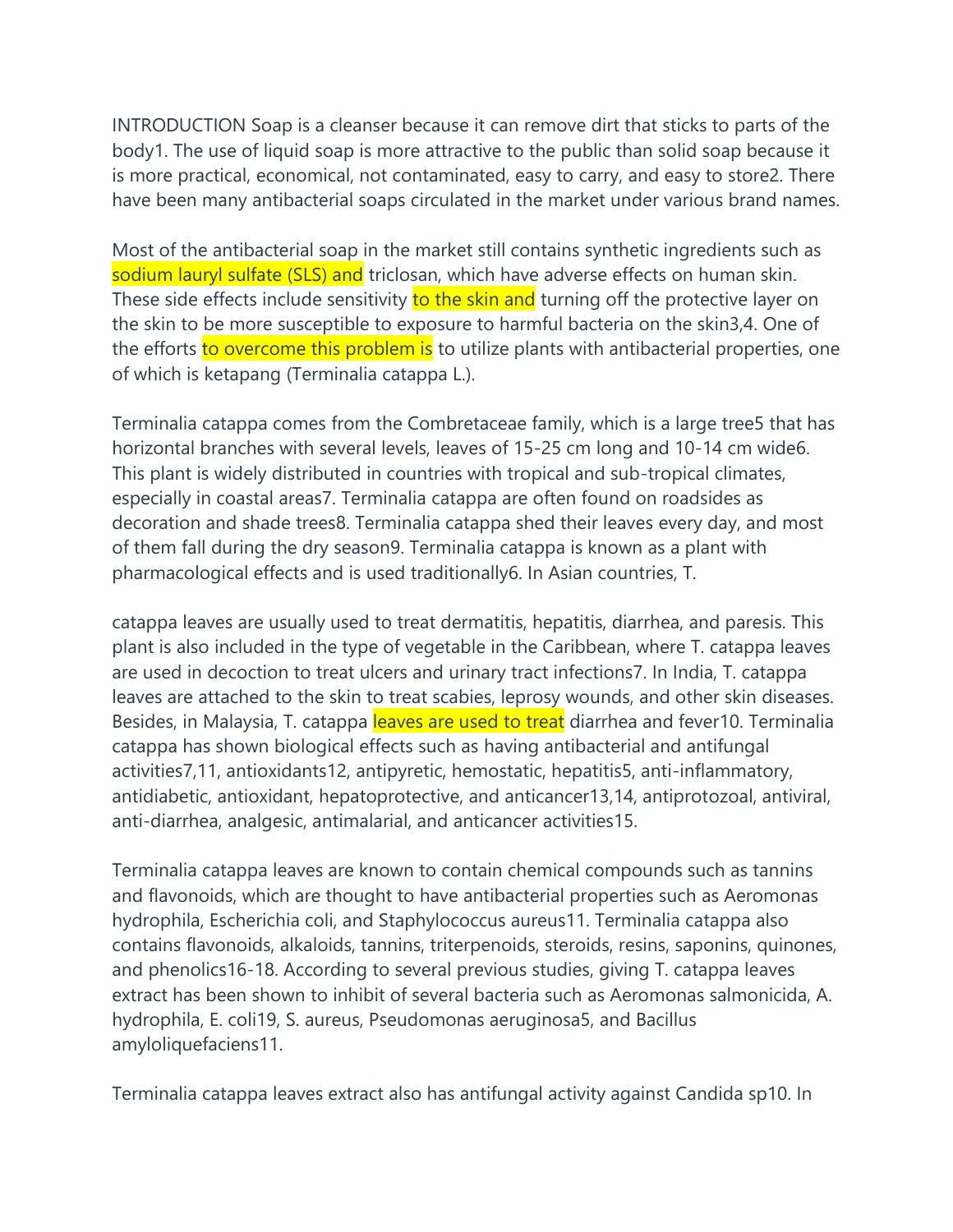addition, T. catappa leaves extract can be used to increase the resistance of betta fish and tilapia to A. hydrophila20. In this study, the T. catappa leaves used were fallen leaves. Previous studies have shown that antibacterial and antifungal activity is higher in fallen T. catappa leaves than leaves still on trees21. Then the leaves are extracted with ethanol solvent and formulated into liquid soap. Subsequently, physical evaluation and antibacterial activity were carried out.

This study expects that the liquid soap products produced have good physical characteristics and antibacterial activity. MATERIALS AND METHODS Materials The materials used were T. catappa leaves, 96% ethanol, SLS, Comperland, CAB 30, NaCl, citric acid, glycerol, nipagin, Na4 EDTA, distilled water, blank disc, strains of S. aureus, S. epidermidis, and E. coli, antibacterial body wash soap, and Mueller-Hinton agar (MHA) media. The tools used were rotary evaporator, analytical scale, pH meter, incubator, autoclave, oven, caliper, and laminar airflow.

Methods Sample collection Terminalia catappa leaves were collected in Pekanbaru city and determined at the Botanical Laboratory, Universitas Riau. Samples taken were T. catappa leaves that had fallen around the trees with brownish leaves characteristics. The leaves of T. catappa were shown in Figure 1. / Figure 1. Terminalia catappa leaves Preparation of simplicia The collected leaves were washed under running water to remove dirt on the leaves. The leaves were then chopped into small pieces to expand the surface and speed up the drying process. The samples were dried at room temperature until dry; then, they were sorting and ground into a powder.

The powders that had been produced were macerated with 96% ethanol for three days. Afterward, they were filtered and separated between the filtrate and the residue. Maceration was repeated three times with the same type and amount of solvent; then, the macerate was collected and evaporated using a rotary evaporator. Phytochemical screening Alkaloids test: A total of 0.5 mL of the sample was inserted into three test tubes. Each tube was then added by a few drops of Wagner's, Mayer's, and Dragendorff's reagents. Flavonoids test: A total of 0.5

mL of sample was heated for five minutes, then it was added with three drops of HCl concentrated and a little Mg powder. Saponins test: **A total of 1 mL of** sample was added with 2 mL of hot water, shaken, and let stand for five minutes. Tannins test: A total of 0.5 mL of sample was added with three drops of 1% FeCl3. Terpenoids test: A total of 0.5 ml of sample was added with three drops of Liebermann-Burchard's reagent through the test tube wall, and the results were observed22,23. Liquid soap formulation As much as 40 g of Comperland was mixed with 30 g of CAB 30 and shook until it was thick. Then, 180 g of SLS was added along with 100 mL of water; then, it was stirred until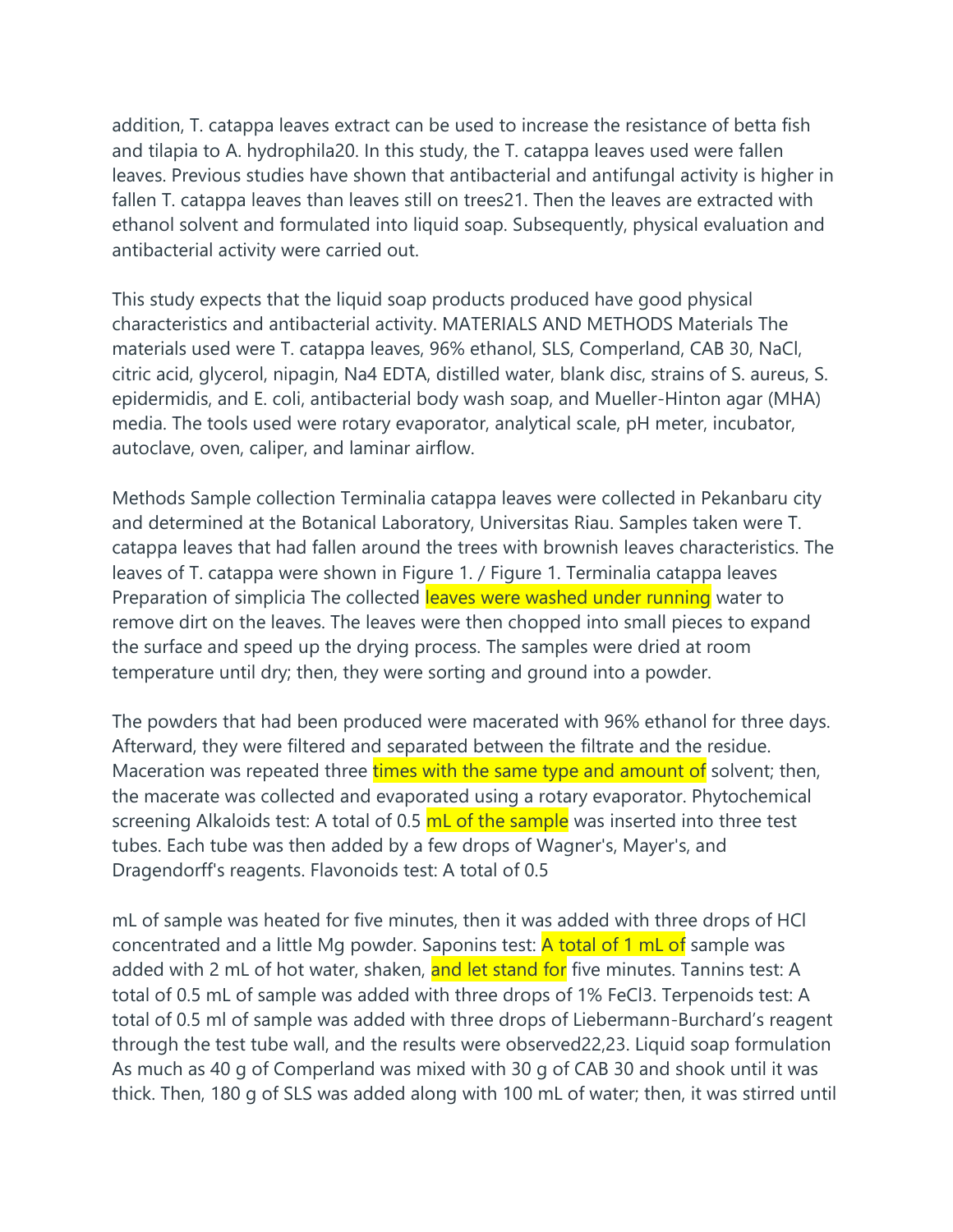blended.

A total of 1 g of Na4 EDTA, 1 g of nipagin, and 400 mL of water were added and stirred until it was homogeneous. After it, 20 g of glycerin, 6 g of NaCl, 2 g of citric acid, and the remaining water were added and stirred until it was homogeneous. The mixture was stored in a tightly-closed container and waited until the shower gel's foam was gone. Furthermore, T. catappa leaves extract was added with a concentration of 1%, 2%, and 3%, stirred until it was homogeneous, and stored in a tightly closed container.

Physical evaluation of preparations Organoleptic test: An organoleptic test was carried out by observing the physical form of liquid soap preparations using the senses. Liquid soap preparations that have been formulated were observed in terms of color, odor, as well as dosage form24, pH test: Measurement of pH values was carried out using a pH meter in a 10% sample solution, which was made by dissolving 1 g of the sample in 9 ml of water

Measurements were made by immersing the pH meter electrode, rinsed with distilled water into the solution. The pH value was determined after the numbers read on the pH meter have stabilized25. Foam stability test: The sample was weighed as much as 1 g, put into a test tube, then added with up to 10 mL of distilled water, shaken by turning the test tube back and forth, and immediately measured the level of foam produced. Then, the tube was left to stand for five minutes, then the height of the resulting foam was measured again after five minutes26.

???????? ??????????????????= ?????????? ???????? h??????h?? ?????????????? ???????? h??????h?? ?? 100% Skin irritation test: Testing was done using an open patch test. The open patch test was performed by applying the preparation to the inner forearm. A total of 1 cm of the preparation was applied and observed for 30-minute intervals for skin irritation, erythema, and redness. It was tested on the four formulations that have been made. Homogeneity test: A total of 1 g of liquid soap preparation was smeared on the surface of the mica plastic, then the coarse particles were observed by being touched, and the texture of the preparation was observed.

Antibacterial activity test All test bacteria (S. aureus, S. epidermidis, and E. coli) were respectively inoculated on MHA media. The 6 mm blank disc was dipped in liquid bath soap of T. catappa leaves extract and placed on the media's surface. The same thing was done with liquid bath soap sold in the market as a positive control and liquid soap base as a negative control. All samples were incubated at 35±2ºC for 24 hours, and the formed inhibition zone was observed27. The interpretation was performed by looking at the clear area around the disc, indicating no bacterial growth. Then, the diameter of the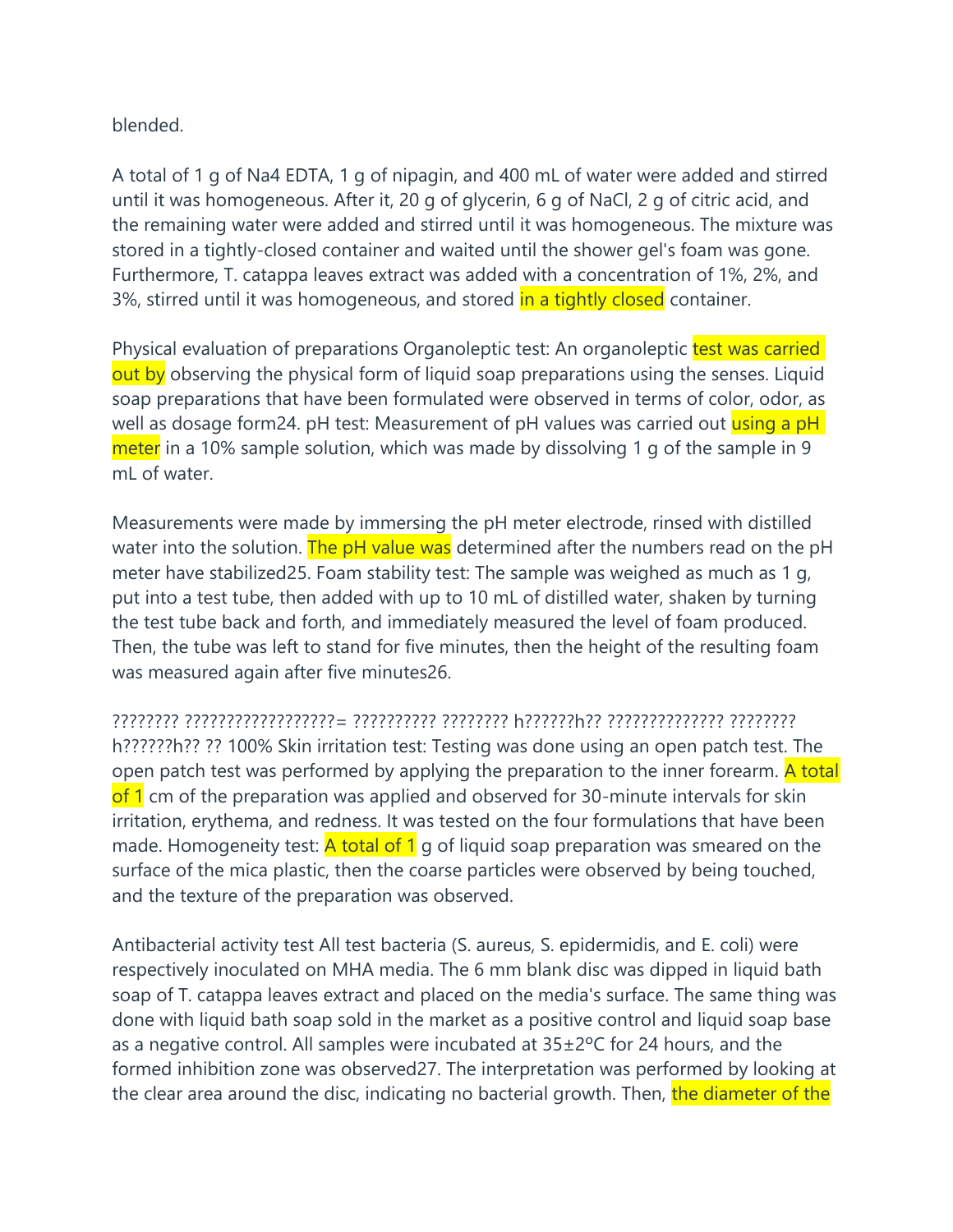clear zone formed was measured by using a caliper.

RESULTS AND DISCUSSION Phytochemical screening Phytochemical screening was carried out to determine secondary metabolite compounds contained in a plant. Secondary metabolite compounds in one type of plant could vary, influenced by climate, soil, temperature, humidity, and others28. Therefore, this **phytochemical screening was** carried out to determine the secondary metabolite content of T. catappa leaves growing in the Pekanbaru area. Based on the test results, the compounds in the ethanol extract of T. catappa leaves were flavonoids, triterpenoids, saponins, and tannins, as shown in Table I. Table I. Phytochemical screening of T.

catappa leaves extract No \_Phytochemical test \_Result \_Conclusion \_ \_1 \_Alkaloid - Mayer's - Wagner's - Dragendorff's \_ white color \_ - \_ \_ \_ \_ yellow color \_- \_ \_ \_ \_ brown color  $-+$   $-$  2  $-$  Flavonoid  $-$  orange color  $-+$   $-$  3  $-$  Triterpenoid/  $-$  purple color  $+$   $-$ \_Steroid \_blue color \_- \_ \_4 \_Tannin \_green color \_+ \_ \_5 \_Saponin \_stable froth or foam is formed \_+ \_ \_ Physical evaluation of preparations The liquid soap preparation formulation was made with four formulas, where F0 was a liquid soap base,  $F1 = base +$ 1% T. catappa leaves extract,  $F2 = base + 2\%$  T. catappa leaves extract, and  $F3 = base +$ 3% T. catappa leaves extract. Physical evaluation of liquid soap preparations on the organoleptic test includes color, odor, and shape.

Based on the color of the preparations formed on the base, F0 was clear, while F1 was brown, and F2 and F3 were dark browns. This was because the T. catappa leaves extract was brown. While the preparation's odor had a distinctive aroma of extracts, F0, F1, and F2 were thick, while F3 was slightly liquid. The more the addition of the extract causes the soap to become more liquid. The resulting soap preparations could be seen in Figure 2. Furthermore, evaluation of the preparations was carried out, including organoleptic tests, pH, foam height, irritation, and homogeneity, as shown in Table II.

The pH formed in liquid soap preparations ranges from 4.6 to 5.2. The SNI 4085:201729 stipulates that the pH quality requirements for liquid soap range from 4 to 10 so that all formulas produced have a pH value that meets the requirements as liquid soap. Furthermore, in the homogeneity test, the preparation was mixed homogeneously, and there were no coarse grains on the preparation. Foam formation was not required and had little effect on the cleaning process, but it was more likely to patient acceptance of the product.

The criteria for good foam stability, which was within 5 minutes, the foam stability obtained ranges from 60 - 70%. In this case, F0, F1, F2 had met the criteria for good foam stability, which was in the range of 67-70%, except for F3. In the irritation test, the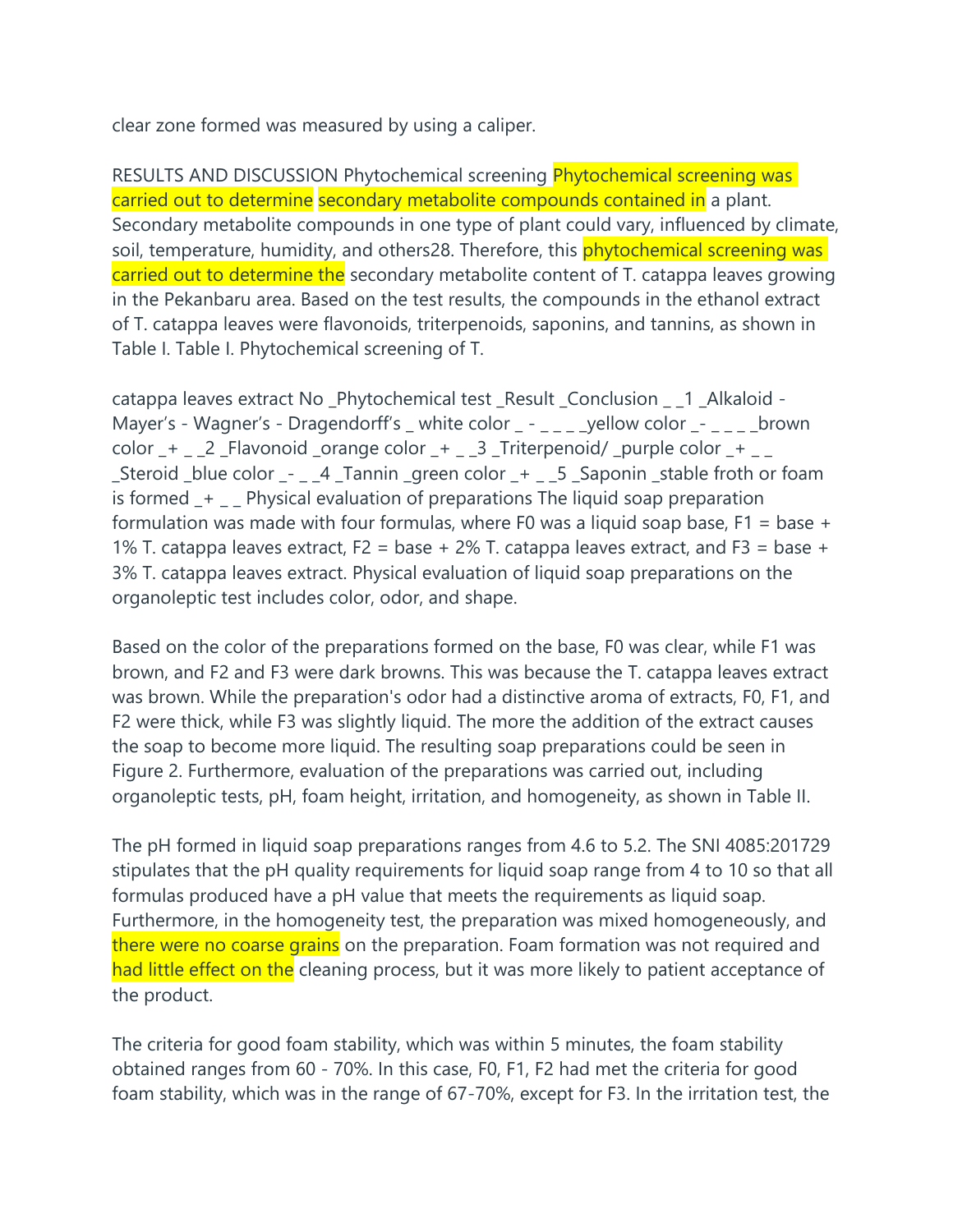preparations were given to ten panelists who did not have a history of allergies. The preparation was **applied to the skin** of the forearm and left for 30 minutes. The test results showed no signs of skin irritation in the ten participants, such as dry skin, pain, bleeding, and cracked skin. Thus, the preparation was declared not to irritate the skin. / Figure 2. Liquid soap from T. catappa leaves Table II.

Physical evaluation of liquid soap from T. catappa leaves extract Parameters F0 F1 F2 \_F3 \_ \_ Color \_Clear \_Brown \_Dark brown \_Dark brown \_ \_Odor \_Odorless \_Distinctive of extracts \_Distinctive of extracts \_Distinctive of extracts \_ \_Shape \_Thick \_Thick \_Thick \_Slightly liquid \_ \_pH \_5.2 \_5 \_4.8 \_4.6 \_ \_Foam stability \_70% \_67% \_70% \_72% \_ \_Irritation \_Nothing happened \_Nothing happened \_Nothing happened \_Nothing happened \_ \_ Antibacterial activity test The antibacterial activity test of T.

catappa leaves extracts liquid soap was carried out on three formulas, two controls with three times replication against the bacteria S. aureus, S. epidermidis, and E. coli. The test results showed that the preparation could inhibit bacterial growth. The higher the addition of T. catappa leaves extract concentration, the larger the inhibition zone's diameter, as presented in Table III. The antibacterial activity test of liquid soap preparations showed a difference in the inhibition zone diameter. The higher the concentration of T. catappa leaves extract was added, the higher the formed inhibition zone's diameter. Thus, the higher the ability of an extract to inhibit bacterial growth.

This finding was due to the presence of flavonoid compounds in the extract, which could be antibacterial30. This literature also supported by the results of phytochemical screening of T. catappa leaves extracts that were positive for flavonoid compounds. The inhibition zone formed at each concentration of 1%; 2%; 3%; positive; and negative control on S. aureus bacteria was 25.1; 28.13; 30.07; 40. 67; and 6.1 mm, respectively. The inhibition zone formed on S. epidermidis bacteria at each concentration was 12.17; 15.13; 19.17; 25.1; and 6.17 mm. Meanwhile, the inhibition zone against E. coli was 6.6; 7.17; 8; 15; and 6.2 mm.

The variation of inhibition zone diameter and SD values (>1 mm) yielded from three replications, which could be seen in Table III, was possibly generated by several factors such as the incubation temperature, diffusion ability of the extract, and volume of the medium used. The optimal temperature for bacterial growth is 35°C; hence, the lower temperature used could produce variation in inhibition zone diameter. If three or more discs were arranged in one pile in the experimental study, the middle disc would experience incubation temperature below 35°C31. Table III. Antibacterial activity of liquid soap from T.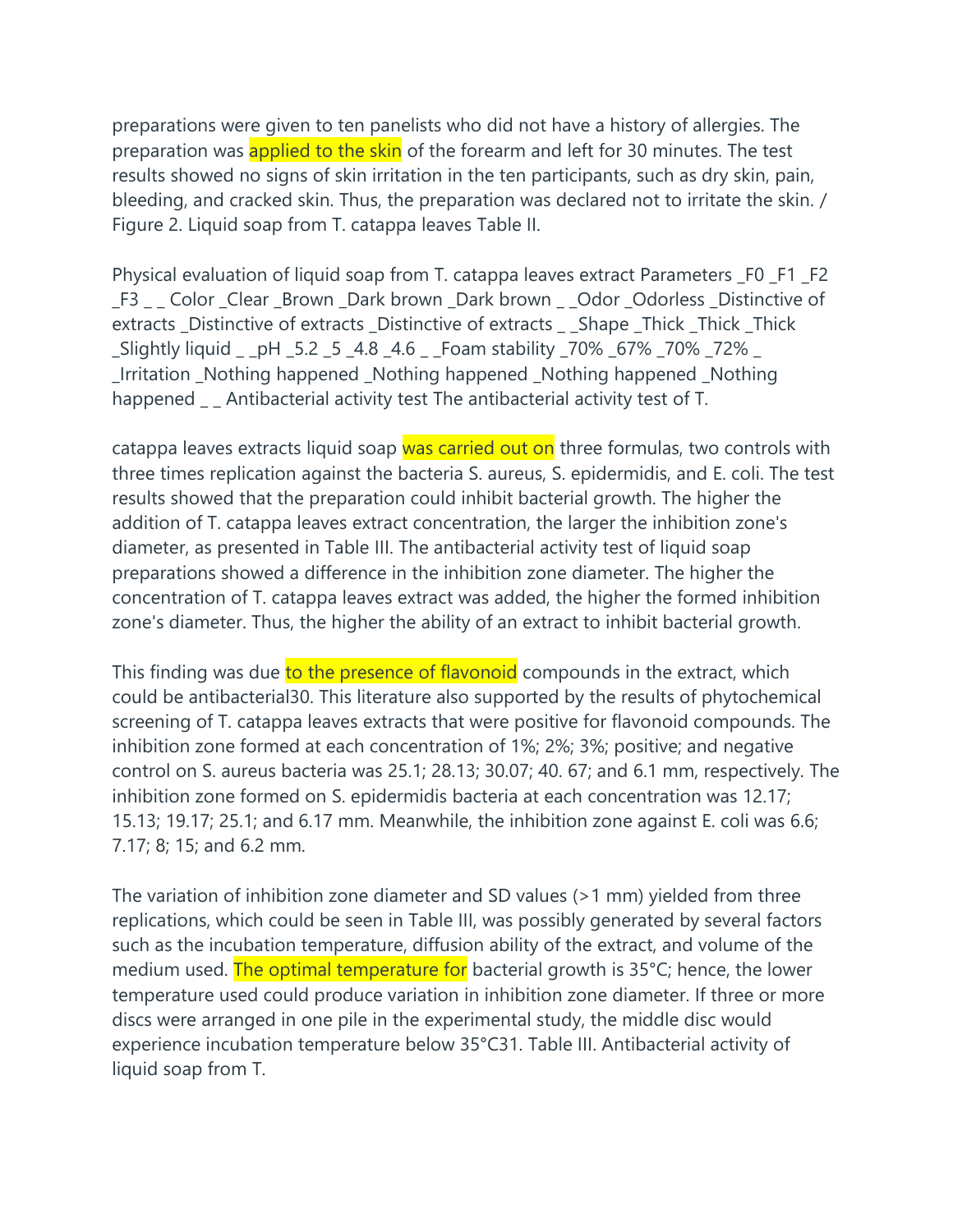catappa leaves extract Sample \_Inhibition zone diameter±SD (mm) \_ \_ \_S. aureus \_S. epidermidis \_E. coli \_ \_Control (+) \_40.67±1.15 \_25.1±1.31 \_15±0.85 \_ \_F0 \_6.1±0.17 \_6.17±0.29 \_6.2±0.2 \_ \_F1 \_25.1±0.96 \_12.17±0.87 \_6.6±0.53 \_ \_F2 \_28.13±0.61 \_15.13±1.27 \_7.17±0.31 \_ \_F3 \_30.07±1.01 \_19.17±0.76 \_8±1.25 \_ \_ Moreover, variation in inhibition zone diameter of bacterial growth also could be produced from the inconsistency of medium thickness used. The most effective medium thickness for bacterial inhibition study was approximately 4 mm thick, which thinner medium could quicken the extract solution diffusion while a thicker medium could slow it down32.

Unfortunately, in this research, the medium thickness used was not measured; hence, it was pretty hard to make sure the medium thickness. Based on the formed inhibition zone, it could be grouped into four groups; which were very strong (the inhibition zone >20 mm), strong (10-20 mm), moderate (5-10 mm), and weak (<5 mm)33. Therefore, liquid soap with a T. catappa leaves extract concentration of 1%, 2%, 3% in the preparation provides a very strong inhibitory power against S. aureus, a strong inhibitory power against S. epidermidis, and moderate inhibition against E. coli.

This result follows the literature and research objectives that the types of bacteria that could significantly infect the skin were S. aureus and S. epidermidis34. CONCLUSION The physical characteristics of T. catappa leaves extract liquid soap meets the requirement of SNI 4085:2017 with a pH value that was safe for the skin. The addition of T. catappa leaves extract variations did not affect the pH value, foam stability, and irritation. However, in the organoleptic test, the higher the concentration of T. catappa leaves extract was added, the liquid soap's color was getting more brownish, and the shape form was slightly liquid. The addition of T.

catappa leaves extract to liquid soap could increase the antibacterial activity. The highest antibacterial activity was shown by S. aureus with an inhibition zone diameter of more than 20 mm. ACKNOWLEDGMENT The authors thank Universitas Abdurrab Foundation for providing research grants. Furthermore, thanks to the Medicine and Health Sciences Faculty, Department of Pharmaceutical and Food Analysis, who have provided facilities for implementing this research.

Furthermore, thanks to the students who participated in helping carry out the research. REFERENCES Mukhopadhyay P. Cleansers and Their Role in Various Dermatological Disorders. Indian J Dermatol. 2011;56(1):2-6. doi:10.4103/0019-5154.77542 Burton M, Cobb E, Donarchie P, Judah G, Curtis V, Schmidt WP. The Effect of Handwashing with Water or Soap on Bacterial Contamination of Hands. Int J Environ Res Public Health. 2011;8(1):97-104. doi:10.3390/ijerph8010097 Jing JLJ, Yi TP, Bose RJC, McCarthy JR, Tharmalingam N, Madheswaran T. Hand Sanitizers: A Review on Formulation Aspects,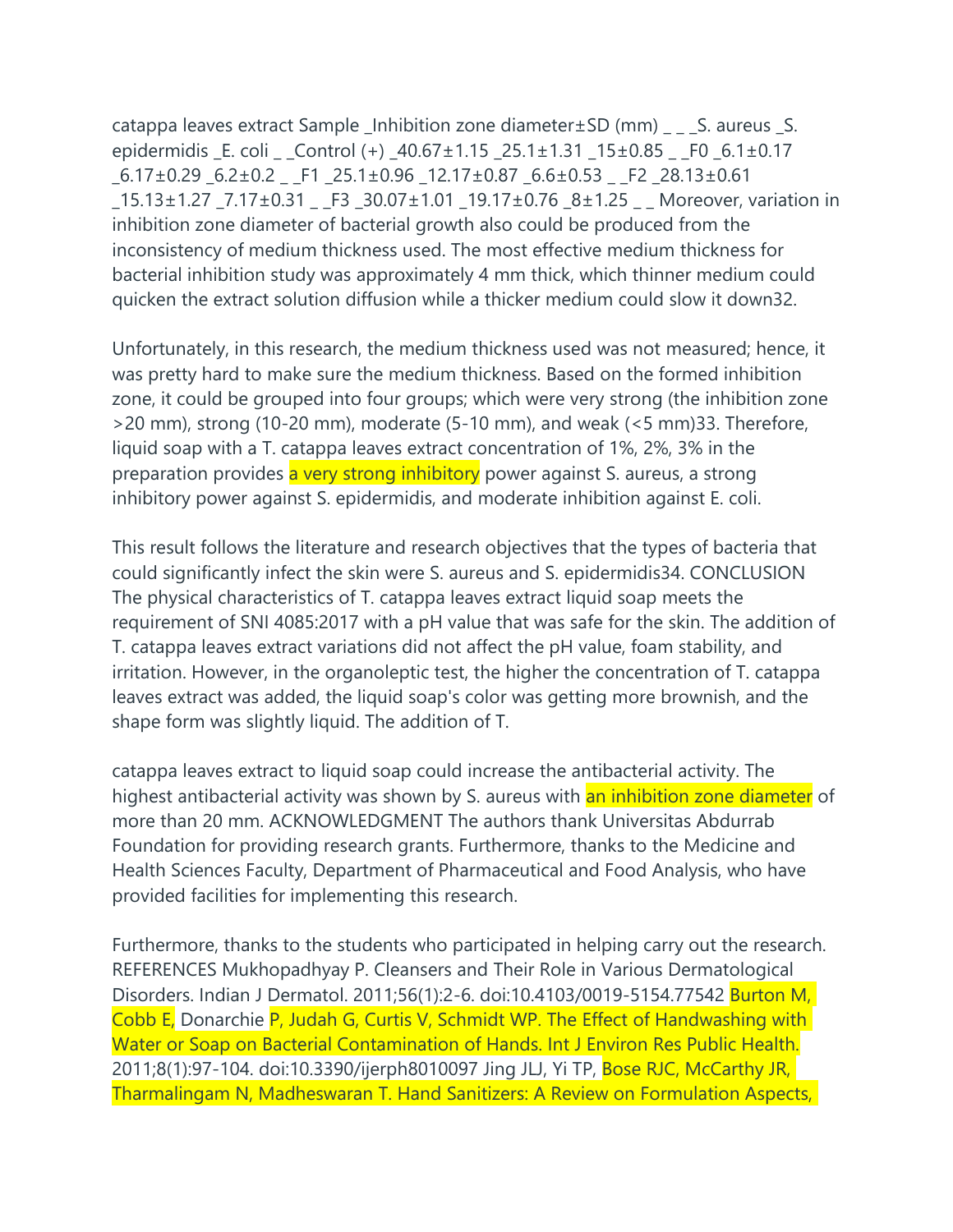Adverse Effects, and Regulations. Int J Environ Res Public Health. 2020;17(9):3326. doi:10.3390/ijerph17093326 Weatherly LM, Gosse JA. Triclosan Exposure, Transformation, and Human Health Effects. J Toxicol Environ Health B Crit Rev. 2017;20(8):447-69. doi:10.1080/10937404.2017.1399306 Allyn OQ, Kusumawati E, Nugroho RA.

Antimicrobial activity of Terminalia catappa brown leaf extracts against Staphylococcus aureus ATCC 25923 and Pseudomonas aeruginosa ATCC 27853. F1000Res. 2018;7:1406. doi:10.12688/f1000research.15998.1 Anand AV, Divya N, Kotti PP. An updated review of Terminalia catappa. Pharmacogn Rev. 2015;9(18):93-8. doi:10.4103/0973-7847.162103 Silva LP, de Angelis CD, Bonamin F, Kushima H, Mininel FJ, Dos Santos LC, et al. Terminalia catappa L.: a medicinal plant from the Caribbean pharmacopeia with anti-Helicobacter pylori and antiulcer action in experimental rodent models. J Ethnopharmacol. 2015;159:285-95. doi:10.1016/j.jep.2014.11.025 Nair R, Chanda S.

Antimicrobial Activity of Terminalia catappa, Manilkara zapota and Piper betel Leaf Extract. Indian J Pharm Sci. 2008;70(3):390-3. doi:10.4103/0250-474X.43012 Ng S, Lasekan O, Muhammad KS, Hussain N, Sulaiman R. Physicochemical properties of Malaysian-grown tropical almond nuts (Terminalia catappa). J Food Sci Technol. 2015;52(10):6623-30. doi:10.1007/s13197-015-1737-z Terças AG, Monteiro ADZ, Moffa EB, Dos Santos JRA, de Sousa EM, Pinto ARB, et al. Phytochemical Characterization of Terminalia catappa Linn. Extracts and Their antifungal Activities against Candida spp. Front Microbiol. 2017;8:595. doi:10.3389/fmicb.2017.00595 Tampemawa PV, Pelealu JJ, Kandou FEF.

Uji Efektivitas Ekstrak Daun Ketapang (Terminalia catappa L.) Terhadap Bakteri Bacillus amyloliquefaciens. Pharmacon. 2016;5(1):308-20. doi:10.35799/pha.5.2016.11324 Widyaningsih S, Chasani M, Diastuti H, Fredyono WN. Liquid Soap from Nyamplung Seed Oil (Calophyllum inophyllum L) with Ketapang (Terminalia catappa L) as Antioxidant and Cardamom (Amomum compactum) as Fragrance. Molekul. 2018;13(2):172-9. doi:10.20884/1.jm.2018.13.2.461 Divya N, Rengajaran RL, Radhakrishnan R, Allah EFA, Alqarawi AA, Hashem A, et al. Phytotherapeutic efficacy of the medicinal plant Terminalia catappa L. Saudi J Biol Sci. 2019;26(5):985-8. doi:10.1016/j.sjbs.2018.12.010 Chanda S, Rakholiya K, Nair R.

Antimicrobial Activity of Terminalia catappa L. Leaf Extracts against Some Clinically Important Pathogenic Microbial Strains. Chin Med. 2011;2(4):171-7. doi:10.4236/cm.2011.24027 Cock IE, Van Vuuren SF. A comparison of the antimicrobial activity and toxicity of six combretum and two terminalia species from southern Africa. Pharmacogn Mag. 2015;11(41):208-18. doi:10.4103/0973-1296.149740 Riskitavani DV,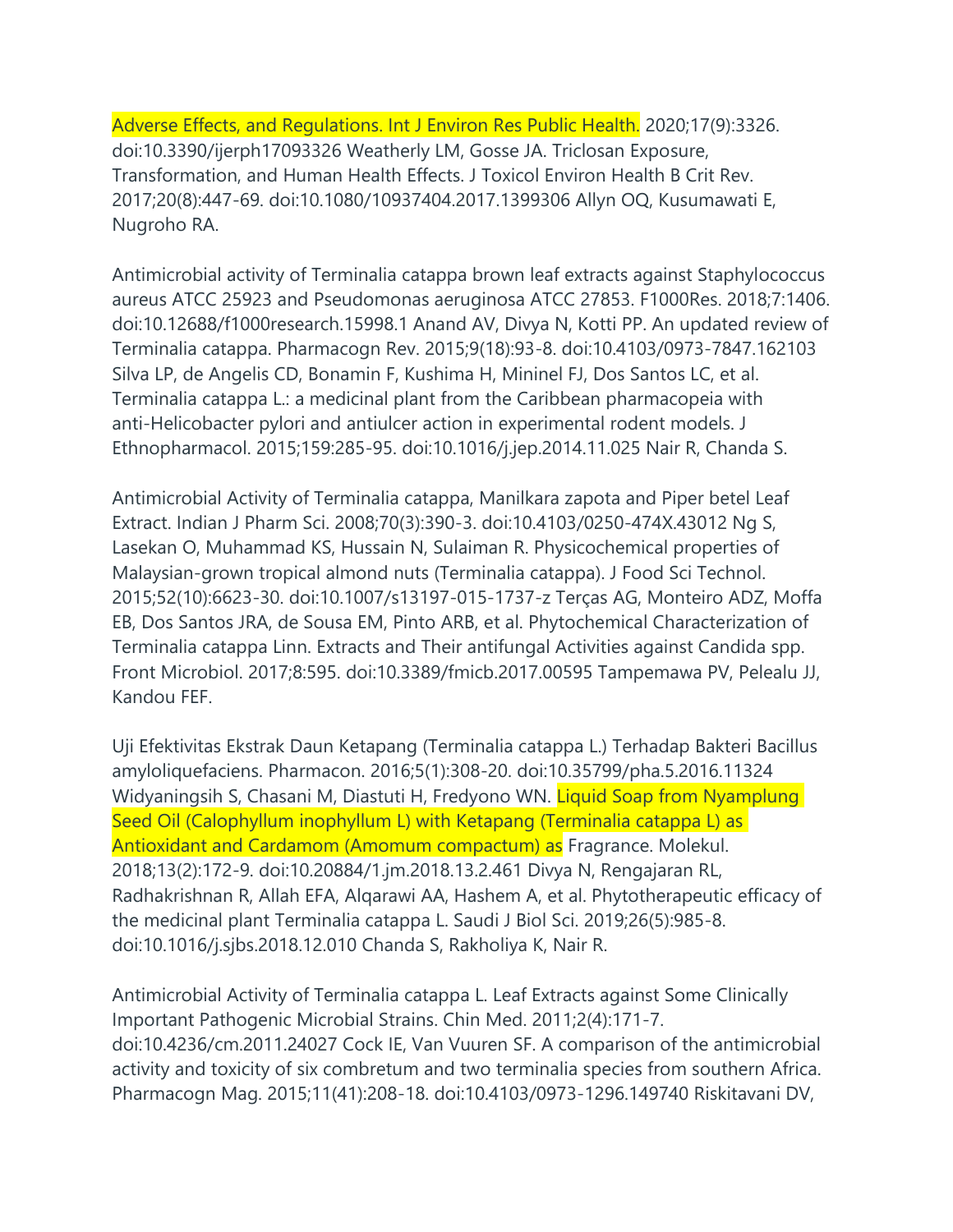Purwani KI. Studi Potensi Bioherbisida Ekstrak Daun Ketapang (Terminalia catappa) terhadap Gulma Rumput Teki (Cyperus rotundus). Jurnal Sains dan Seni ITS. 2013;2(2):E59-63. doi:10.12962/j23373520.v2i2.3593 Istarina D, Khotimah S, Turnip M.

Aktivitas Antibakteri Ekstrak Metanol Buah Ketapang (Terminalia catappa Linn.) Terhadap Pertumbuhan Staphylococcus epidermidis Dan Salmonella typhi. Protobiont Jurnal Elektronik Biologi. 2015;4(3):98-102. doi:10.26418/protobiont.v4i3.13321 Katiki LM, Gomes ACP, Barbieri AME, Pacheco PA, Rodrigues L, Verissimo CJ, et al. Terminalia catappa: Chemical composition, in vitro and in vivo effects on Haemonchus contortus. Ver Parasitol. 2017;246:118-23. doi:10.1016/j.vetpar.2017.09.006 Sumino, Supriyadi A, Wardiyanto. The Effectiviness of Ketapang (Terminalia cattapa L.) Leave Extract for the Treatment of Aeromonas salmonicida Infection in Catfish (Pangasioniodon hypophthalmus). Jurnal Sain Veteriner. 2013;13(1):79-88. doi:10.22146/jsv.3503 Nugroho RA, Manurung H, Nur FM, Prahastika W. Terminalia catappa L. extract improves survival, hematological profile and resistance to Aeromonas hydrophila in Betta sp. Arch Polish Fish. 2017;25(2):103-15. doi:10.1515/aopf-2017-0010 Hardhiko RS, Suganda AG, Sukandar EY. Aktivitas antimikroba ekstrak etanol, ekstrak air daun yang dipetik dan daun gugur pohon ketapang (Terminalia cattapa L.). Acta Pharm Indones. 2004;29:129-33.

Haro G, Iksen I, Rumanti RM, Marbun N, Sari RP, Gultom RPJ. Evaluation of Antioxidant Activity and Minerals Value from Watercress (Nasturtium officinale R.Br.). Rasayan J Chem. 2018;11(1):232-7. doi:10.7324/RJC.2018.1112011 Syahrina S, Asfianti V, Gurning K, Iksen I. Phytochemical Screening and Anti-Hyperuricemia Activity Test In Vivo of Ethanolic Extract of Shallot (Allium cepa L.) Skin. Borneo J Pharn. 2020;3(3):146-51. doi:10.33084/bjop.v3i3.1365 Muthmainnah R, Rubiyanto D, Julianto TS. Formulasi Sabun Cair Berbahan Aktif Minyak Kemangi Sebagai Antibakteri Dan Pengujian Terhadap Staphylococcus Aureus. IJCR Indones J Chem Res. 2014;1(2):44-50. doi:10.20885/ijcr.vol1.iss2.art6 Sasongko H, Mumpuni AS. Pengaruh penambahan sukrosa terhadap mutu sabun transparan dari ekstrak etanol herba pegagan (Centella asiatica L.). Pharmaciana. 2017;7(1):71-8. doi:10.12928/pharmaciana.v7i1.5795 Anggraeni Y, Nisa' F, Bertha OS.

Karakteristik Fisik dan Aktivitas Antibakteri Sabun Cair Minyak Nilam (Pogostemon cablin Benth.) yang Berbasis Surfaktan Sodium Lauril Eter Sulfat. Jurnal Kefarmasian Indonesia. 2020;10(1):1-10. doi:10.22435/jki.v10i1.499 Abu FA, Yusriadi, Tandah MR. Formulasi Sediaan Sabun Cair Antibakteri Minyak Atsiri Daun Kemangi (Ocimumamericanum L.) dan Uji Terhadap Bakteri Staphylococcus epidermidis dan Staphylococcus aureus. Jurnal Farmasi Galenika Galenika J Pharm. 2015;1(1):1-8. doi:10.22487/j24428744.2015.v1.i1.4835 Sampaio BL, Edrada-Eel R, Da Costa FB. Effect of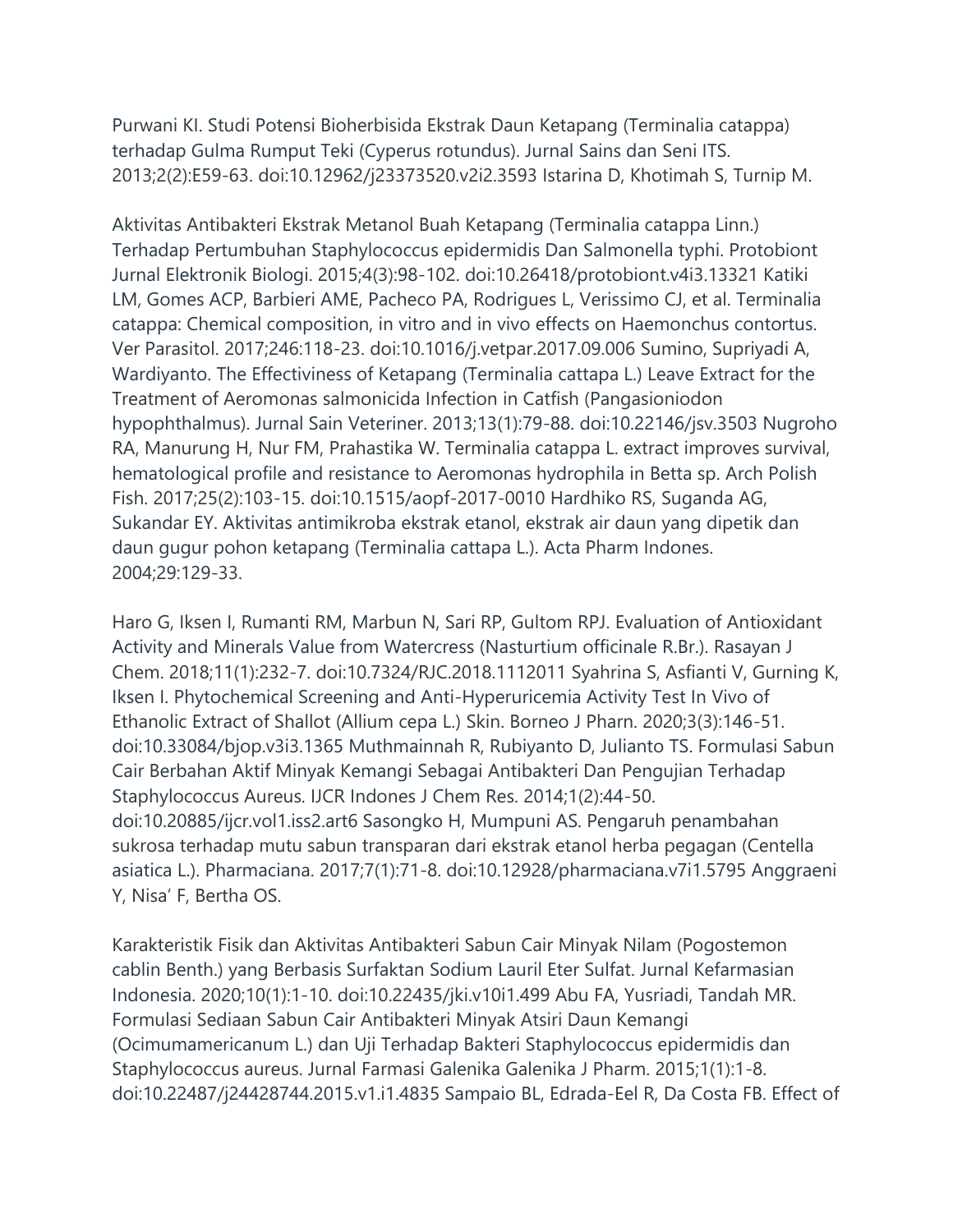the environment on the secondary metabolic profile of Tithonia diversifolia: a model for environmental metabolomics of plants. Sci Rep. 2016;6:29265. doi:10.1038/srep29265 Badan Standarisasi Nasional.

Sediaan Sabun Cair. SNI 4085:2017. Jakarta, Indonesia: Badan Standarisasi Nasional; 2017. Saputra SA, Lailiyah M, Erivina A. Formulasi Dan Uji Aktivitas Anti Bakteri Masker Gel Peel-Off Ekstrak Daun Pacar Air (Impatiens balsamina linn.) Dengan Kombinasi Basis PVA dan HPMC. Jurnal Riset Kefarmasian Indonesia. 2019;1(2):114-22. doi:10.33759/jrki.v1i2.20 Balouiri M, Sadiki M, Ibnsouda SK. Methods for in vitro evaluating antimicrobial activity: A review. J Pharm Anal. 2016;6(2):71-9. doi:10.1016/j.jpha.2015.11.005 Zeniusa P, Ramadhan MR, Nasution SH, Karima N. Uji Daya Hambat Ekstrak Etanol Teh Hijau Terhadap Escherichia Coli Secara In Vitro. Med J Lampung Univ Majority. 2019;8(2):136-43. Davis WW, Stout TR.

Disc Plate Method of Microbiological Antibiotic Assay: I. Factors Influencing Variability and Error. Appl Microbiol. 1971,22(4):659-65. Otto M. Staphylococcus epidermidis – the "accidental" pathogen. Nat Rev Microbiol. 2009;7(8):555-67. doi:10.1038/nrmicro2182

## INTERNET SOURCES:

-------------------------------------------------------------------------------------------

 $<1\%$  -

https://skinproductsreviews.com/best-of/23-toxic-cosmetic-ingredients-you-should-avo id/

<1% - https://canadianskin.ca/skin-conditions-and-diseases

<1% - https://iopscience.iop.org/issue/1755-1315/637/1

<1% - http://www.fao.org/tempref/KC/Reserved/Cabi/AgoraExport22\_01\_13.xml

<1% - https://onlinelibrary.wiley.com/doi/full/10.1002/fsn3.770

 $1\% -$ 

https://www.researchgate.net/publication/333619003\_QUALITATIVE\_AND\_QUANTITATIV E\_ANALYSIS\_OF\_THE\_CONTENT\_OF\_CHEMICAL\_COMPOUNDS\_FROM\_EXTRACTS\_OF\_HE XANE\_ACETONE\_ETHANOL\_AND\_WATER\_FROM\_AVOCADO\_LEAVES\_Persea\_americana\_ Mill

<1% - https://www.plantsjournal.com/archives/2018/vol6issue2/PartC/6-2-14-881.pdf  $<1\%$  -

http://images.pcmac.org/SiSFiles/Schools/AL/MadisonCity/BJHigh/Uploads/Forms/AP% 20Chemistry%20Lab%20Manual%20and%20Syllabus%20for%20students%20Elegante.d oc

 $<1\%$  -

https://www.researchgate.net/publication/315962801\_Preliminary\_phytochemical\_screen ing\_total\_phenolic\_content\_and\_antibacterial\_activity\_of\_thirteen\_native\_species\_from\_G